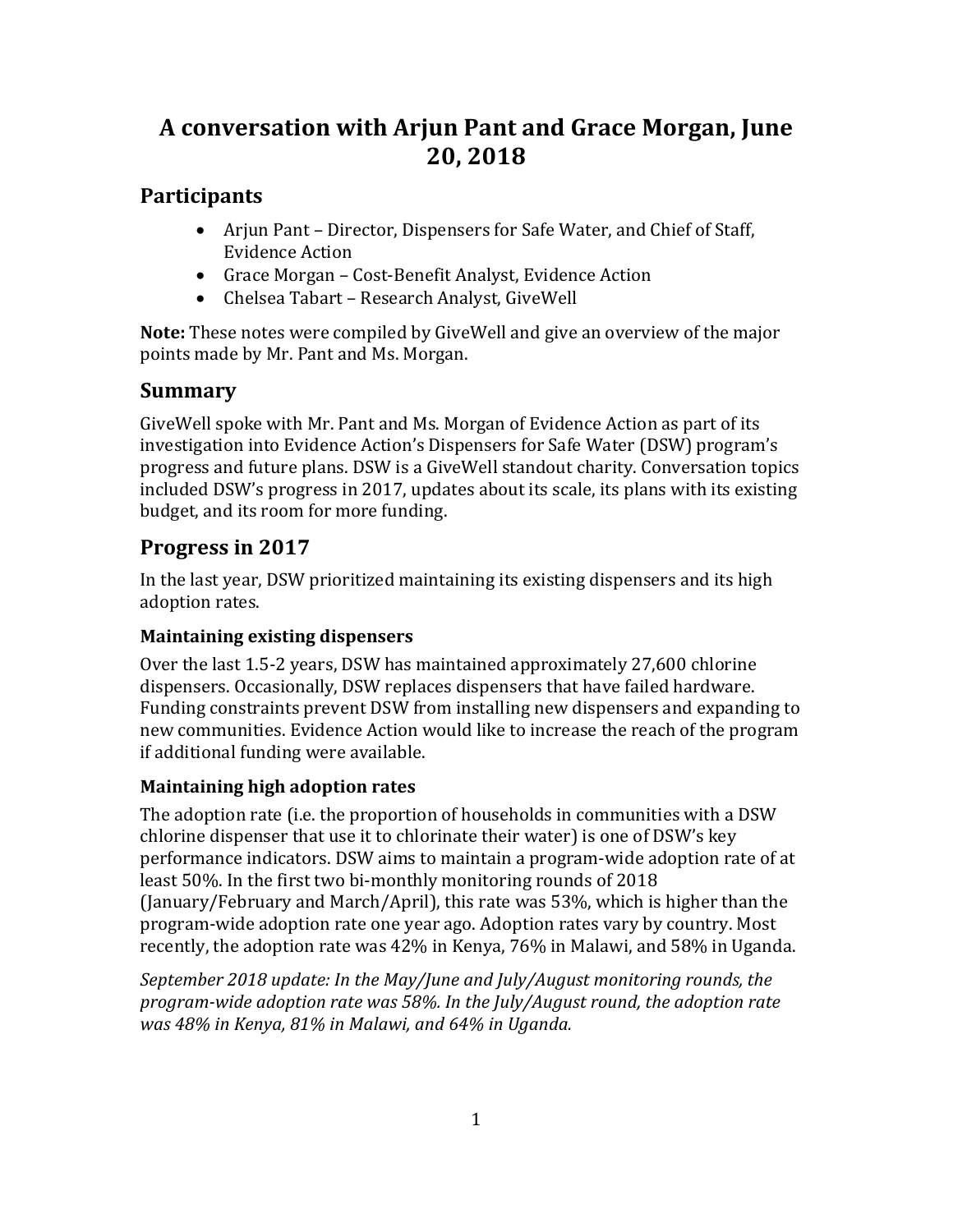#### *Measuring adoption rate*

DSW's monitoring and evaluation (M&E) officers conduct a community survey of 1.5% of communities every two months (for a total of 9% every year). At a random sample of households within the community, officers test the drinking water for total chlorine residual. The adoption rate is then calculated as the number of households that test positive divided by the total number of households tested.

Each of DSW's communities has a promoter who was elected at the time of dispenser installation and whose responsibilities include storing chlorine refills, refilling the dispenser, and educating fellow community members about the importance of safe drinking water. To initiate the community survey, M&E officers visit the community's promoter and conduct the promoter survey, during which they ask the promoter to list the households that use the water point where the dispenser is installed. Officers then use an in-field randomization form to randomize the order of the listed households and visit the first eight of those households.

If no one is present at a household, officers consult the form to visit the next household on the list, until eight households are tested. Because households are typically within a short walk of the water point and each other, officers should be able to visit the correct order of households without difficulty. Mr. Pant has not heard of officers ignoring the form in order visit closer households, and he does not consider this a likely issue. Additionally, lead M&E officers perform back checks to ensure that the field M&E officers are performing their jobs correctly.

### **Scale update**

DSW recently determined that its dispensers reach approximately 4 million people, a decrease from its previous estimate of 4.7 million. The program's updated reach was calculated during the first round of a biennial population crosscheck survey that is required to generate carbon credits through the United Nations' Clean Development Mechanism (CDM). The updated numbers were finalized in May 2018 and varied by country, with the population reached declining by approximately 6% in Malawi, 11% in Kenya, and 25% in Uganda. Despite this change, DSW still believes that the program is highly cost-effective.

#### **Possible causes of the decline**

DSW has identified four possible causes of the decline:

**1. Inflated original estimate –** Before conducting this crosscheck survey, DSW was using a population estimate made several years ago, when the program began and dispensers were being installed. Village-level population may have been inflated by the village elders or landowners of the DSW water points. When M&E officers asked these individuals to list the households using these water points, they may not have known the accurate list. Additionally, at the time, water points serving ten or more households were eligible for a dispenser; these individuals may have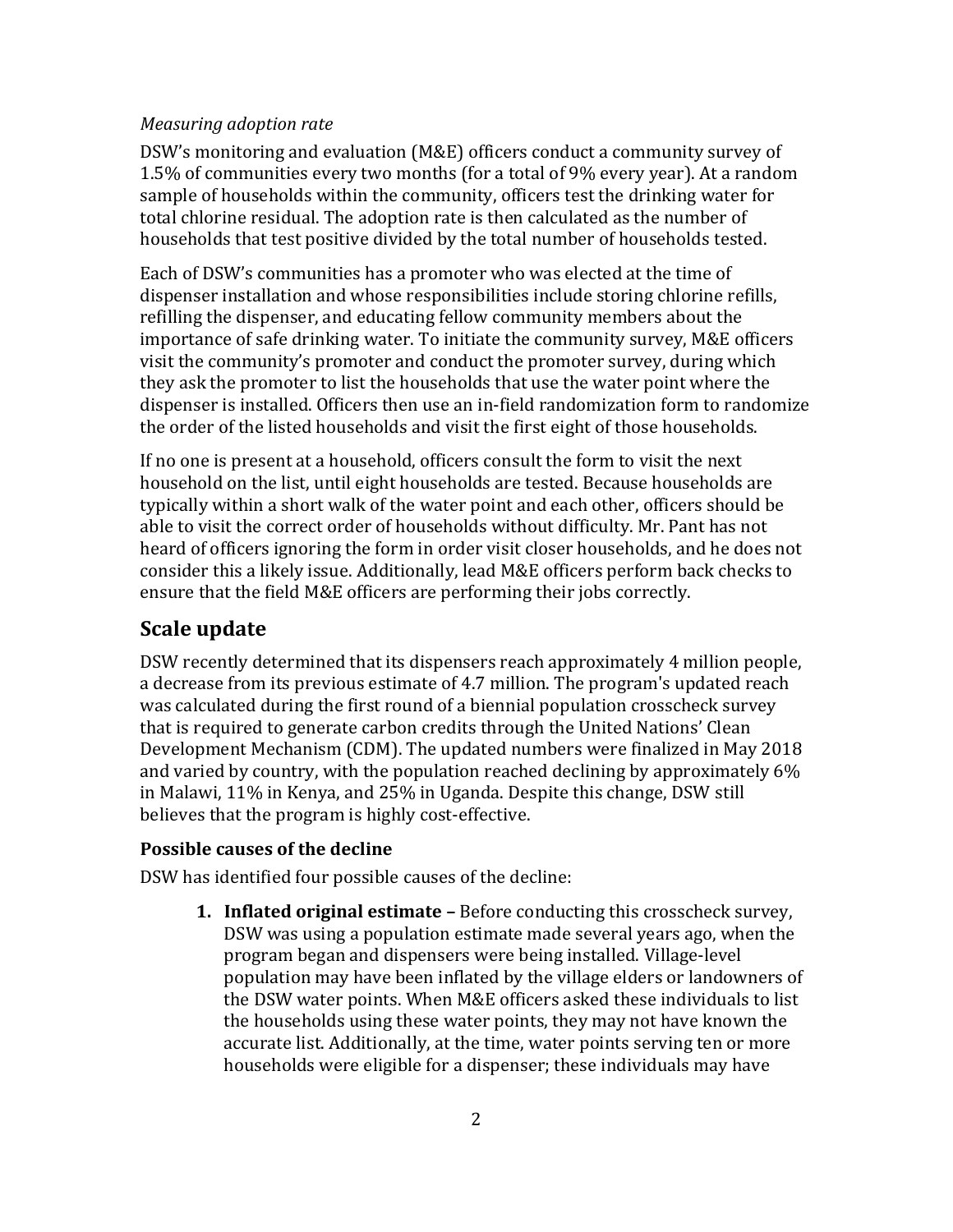learned this from neighboring communities and inflated their answers so DSW would install dispensers.

- **2. New water points –** Due to climate change or seasonality, more convenient water points may appear and divert people away from water points with DSW dispensers. In addition, some households may have started to source water from private boreholes. As a policy, DSW does not install new dispensers or move current dispensers to water sources that are private or serve fewer than ten households.
- **3. Rural-to-urban migration –** People may have migrated away from communities served by DSW dispensers in search of improved employment or education in urban areas.
- **4. Attrition due to vandalism –** Some communities vandalize or choose not to maintain their dispensers (see example below), usually because of rumors that they cause health issues (e.g., male sterility). DSW works to dispel such rumors and to educate communities about the importance of safe drinking water. It also repairs vandalized dispensers. However, after three instances of vandalism or another issue, DSW removes dispensers. Occasionally, DSW re-installs dispensers at the request of communities that agree to maintain them.

#### *Vandalism in Zomba District*

In March 2018, dispensers were vandalized in Zomba District, Malawi due to a rumor that they contained birth control. This example illustrates DSW's typical discovery of and response to vandalism.

DSW field staff members regularly visit dispensers and deliver chlorine refills, thereby gathering feedback from promoters and communities. In addition, senior field staff members regularly meet with government stakeholders. Both channels provide ongoing insight into sentiment about the program and surface any issues, which is how DSW learned about the vandalism in Zomba District.

DSW addresses any issues through community sensitization and stakeholder engagement, working with community leaders, village elders, and local government officials or health officers who have relationships with communities. Accordingly, in Zomba District, DSW staff worked with community leaders and government officials to dispel the birth control rumor. An issue is considered resolved once the dispensers in question are no longer being vandalized, which is now the case in Zomba District.

#### *Investigation of possible causes*

To quantify the contribution of each of these possible causes to the population decline, DSW's M&E team is currently asking promoters:

- 1. Have you noticed a population change?
- 2. If so, what are the reasons for the change?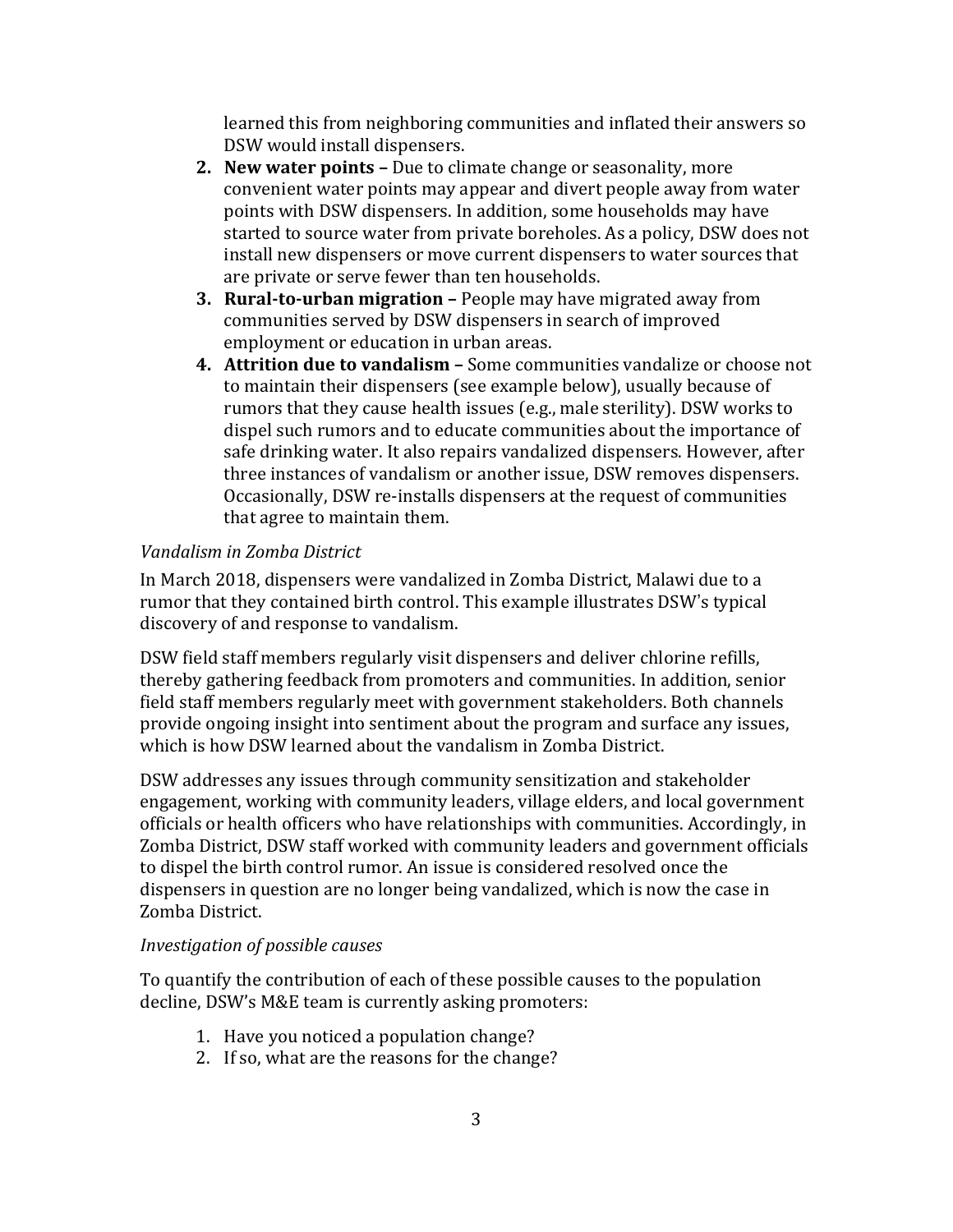DSW's M&E team already conducts a community survey (described above) and a promoter survey, which is also conducted on 1.5% of communities every two months (for a total of 9% every year). The above questions have been integrated into the existing schedule of surveys and will be asked of a statistically significant sample of promoters. Results of this survey are expected to be available by the end of summer 2018. Outside of this one-time investigation, DSW does not plan to change its existing M&E surveys.

#### **Future monitoring**

As part of the crosscheck survey to measure population served, DSW visits each of its dispensers and asks the relevant promoter to list the households using that water point. This provided a more accurate number than the original population estimate for three reasons:

- 1. Unlike the village elders and landowners surveyed originally, the promoters are responsible for tracking this list.
- 2. The promoters are not incentivized to inflate the list because the dispensers are already installed.
- 3. The promoters, who have been working with DSW for multiple years, are frequently surveyed about program performance and are comfortable answering questions.

Moving forward, DSW plans to repeat this type of survey at least biennially, as required by the CDM. The cost of such a survey is very roughly \$100,000.

## **Room for more funding**

#### **Carbon credits**

DSW generates carbon credits through the CDM. It earns 5 euros per credit through a futures contract with a committed buyer. DSW is confident that it will continue to earn at least this price and hopes to extend the contract indefinitely. However, the current contract expires at the end of 2020, when the CDM ends, though the final revenue expected from the futures contract would accrue in late 2021/early 2022 (it typically takes about one year to receive the revenue from carbon offsets generated in a prior year).

The United Nations Framework Convention on Climate Change is leading development of a successor mechanism to the CDM and will hold the next round of negotiations in late 2018. One possibility is that a new multilateral mechanism will replace the CDM, and another is that individual governments will sign bilateral agreements. DSW is following developments closely and anticipates further information in the next year.

#### **Budget and available funding**

DSW's expected 2018 budget is \$5.4 million (an increase from the original estimate of \$5.1 million). For 2018, DSW has \$4.8 million in confirmed funding and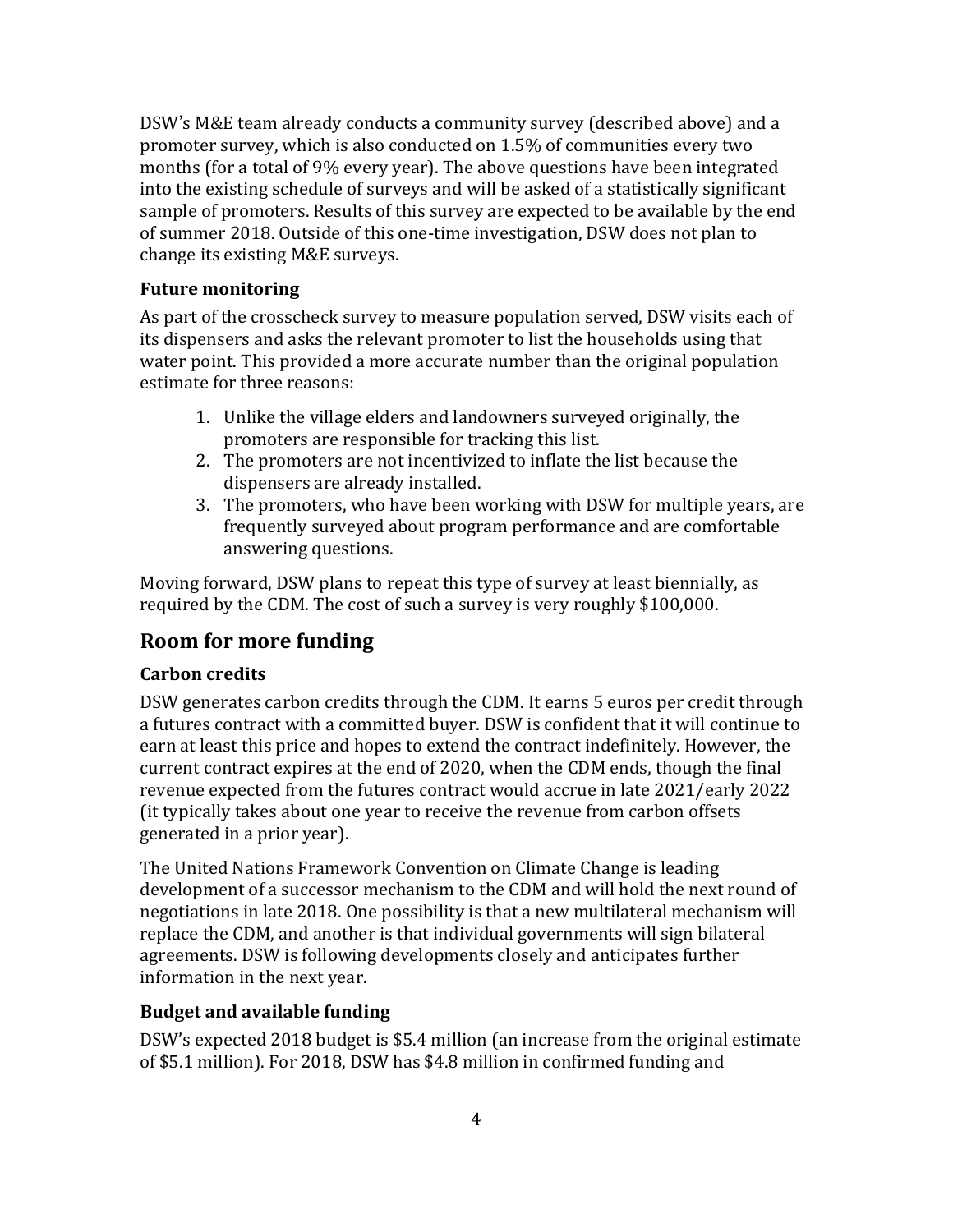approximately \$300,000 in likely funding. This money will fund the program through 2018 and will be allocated entirely to maintaining its current reach.

In the near future, DSW's budget is expected to grow 3-5% per year due to staff salary increases and cost inflation (for example, of inputs including chlorine and dispenser spare parts). Expected future funding includes two multi-year agreements that will fund some of its operations. It also includes carbon revenues, which should be approximately \$2.2 million in 2019, \$2 million in 2020, and slightly lower amounts in 2021 and 2022. These carbon revenues will fund between 25% and 40% of DSW's total budget between 2019 and 2022.

In total, approximately 30% to 45% of DSW's total budget has been raised up to 2020. DSW is working to fundraise the remainder and plans to allocate all funding to maintaining its current reach.

#### **Uses of additional funding**

DSW would use additional funding to fund the remainder of its budget for the next few years. With funding beyond that amount, it would expand its reach by installing new dispensers. Additional funding could also be used to pilot self-sustainability mechanisms, such as self-help groups, within the communities that the program serves. Finally, it could be used to support two of DSW's other priorities: government engagement and partnership development.

#### *Self-sustainability mechanisms*

Self-help groups are savings and loan associations in which community members pool their resources, loan money with interest, and use the interest for community purposes. DSW is in preliminary discussions with a potential partner organization that has successfully piloted this mechanism to generate funding to maintain water pumps. DSW wants to apply this same mechanism to maintaining dispensers in its communities and hopes to conduct a pilot in 2019. Though details are unconfirmed, Mr. Pant expects that DSW will at least pilot the program in a few communities.

This pilot will not be conducted in DSW's existing communities. Instead, DSW will install dispensers in new communities, while its partner organization establishes complementary self-help groups. This partnership will give DSW the opportunity to observe how its partner organization implements and manages a successful program of self-help groups. Mr. Pant expects that DSW and its partner organization will share the costs of this pilot, though no funding negotiations have occurred. If the pilot is successful (i.e., if the self-help groups can raise enough to fund a worthwhile portion of dispenser maintenance costs), then DSW may roll out the mechanism to its existing communities.

#### *Government engagement*

In order to increase program sustainability, DSW's leaders want to prioritize engaging the government in two ways: